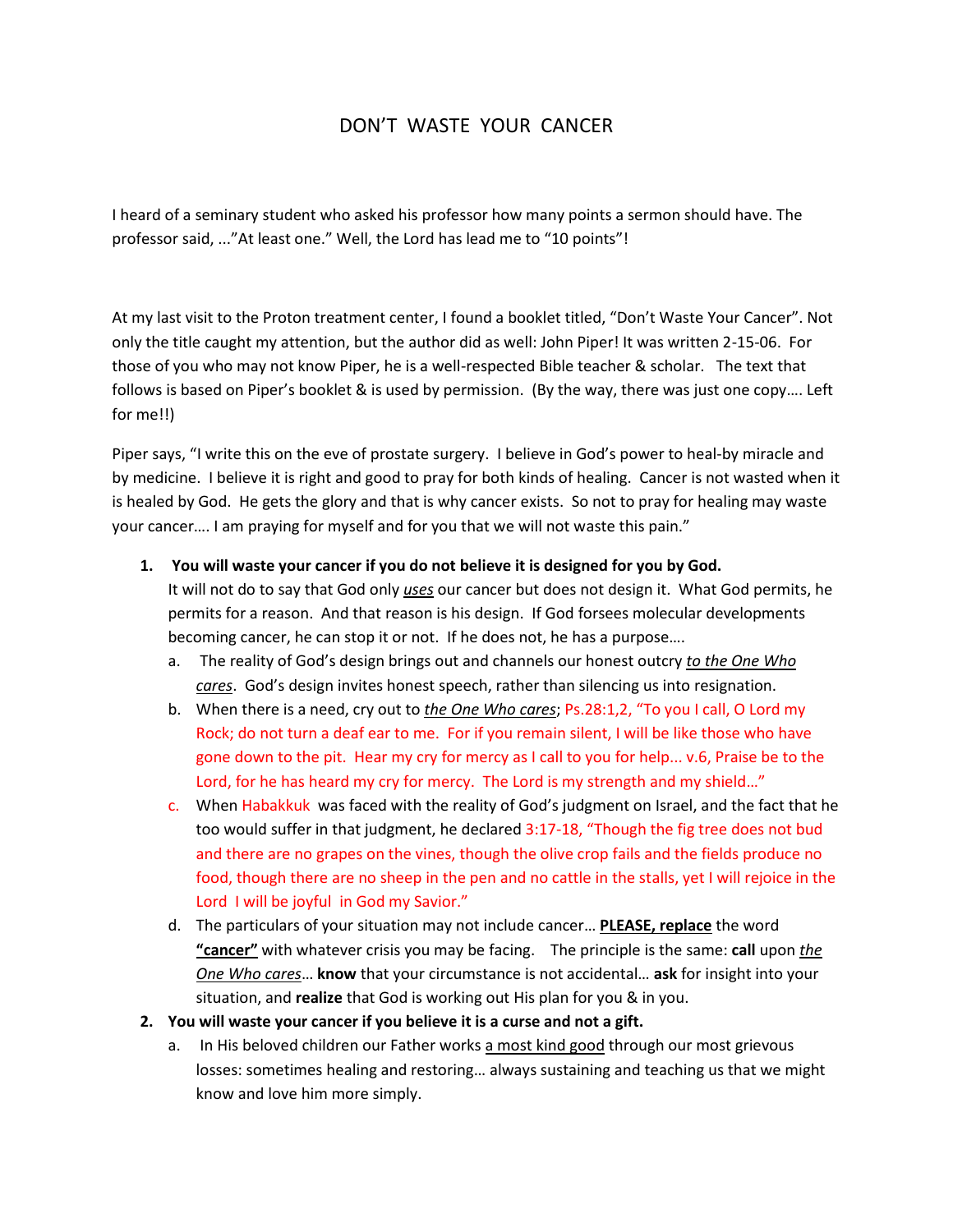- b. Jas.1:2-5, "Consider it pure joy, my brothers, whenever you face trials of many kinds, because you know that the testing of your faith develops perseverance. Perseverance must finish its work so that you may be mature and complete, not lacking anything."
- c. 1Pet.1:6, "In all this (our blessings of new birth in Christ) you greatly rejoice, though now for a little while you may have had to suffer grief in all kinds of trials. These have come so that the proven genuineness of your faith—of greater worth than gold, which perishes even though refined by fire—may result in praise, glory and honor when Jesus Christ is revealed.
- **3. You will waste your cancer if you seek comfort from your odds rather than from God.**
	- a. The design of God in your cancer is not to train you in the rationalistic, human calculation of odds.
	- b. Re-phrasing Ps 20:7, Piper says "Some count their chariots (percentages of survival) and some count their horses (side effects of treatment) but we trust in the name of the Lord our God". !
	- c. The hymn, "Be Still My Soul" reckons the odds right: we are 100% certain to suffer, and Christ is 100% certain to meet us, to come for us, comfort us, & restore Love's purest joys.
- **4. You will waste your cancer if you refuse to think about death.**
	- a. We will die, if Jesus postpones His return. Not to think about what it will be like to leave this life and meet God is folly.
	- b. Eccl. 7:2, "It is better to go to a house of mourning (a funeral) than to go to a house of feasting, for death is the destiny of everyone; the living should take this to heart."
	- c. Ps. 90:12, "Teach us to number our days, that we may gain a heart of wisdom." Numbering our days means thinking about how few there are…
	- d. Someone has said, "Cancer is one "downpayment" on inevitable death, giving one bad taste of the reality of our mortality. It is the last enemy we must face, but Christ has defeated this last enemy! It has no final power if you are a child of God, so you can look it in the eye!
- **5. You will waste your cancer if you think that "beating" cancer means staying alive rather than cherishing Christ.**
	- a. Satan's and God's designs in your cancer are not the same. Satan designs to destroy your love for Christ. God designs to deepen your love for Christ.
	- b. Cancer does not win if you die. It wins if you fail to cherish Christ. It (cancer) is meant to help you say and feel, Phil.3:8, "What is more, I consider *everything* a loss because of the surpassing worth of knowing Christ Jesus my Lord, for whose sake I have lost all things. I *consider them garbage*, that I may gain Christ… 1:21, "For to me, to live is Christ and to die is gain." (underline & italics, mine!)
	- c. Cherishing Christ expresses the two core activities of faith: dire need… & utter joy.
- **6. You will waste your cancer if you spend too much time reading about cancer and not enough time reading about God.** 
	- **a.** It is not wrong to study about or to know about cancer. Ignorance is not a virtue. But to strive for more knowledge of cancer, while at the same time having a lack of zeal to know God more and more is symptomatic of a lack of unbelief! It is meant to awaken us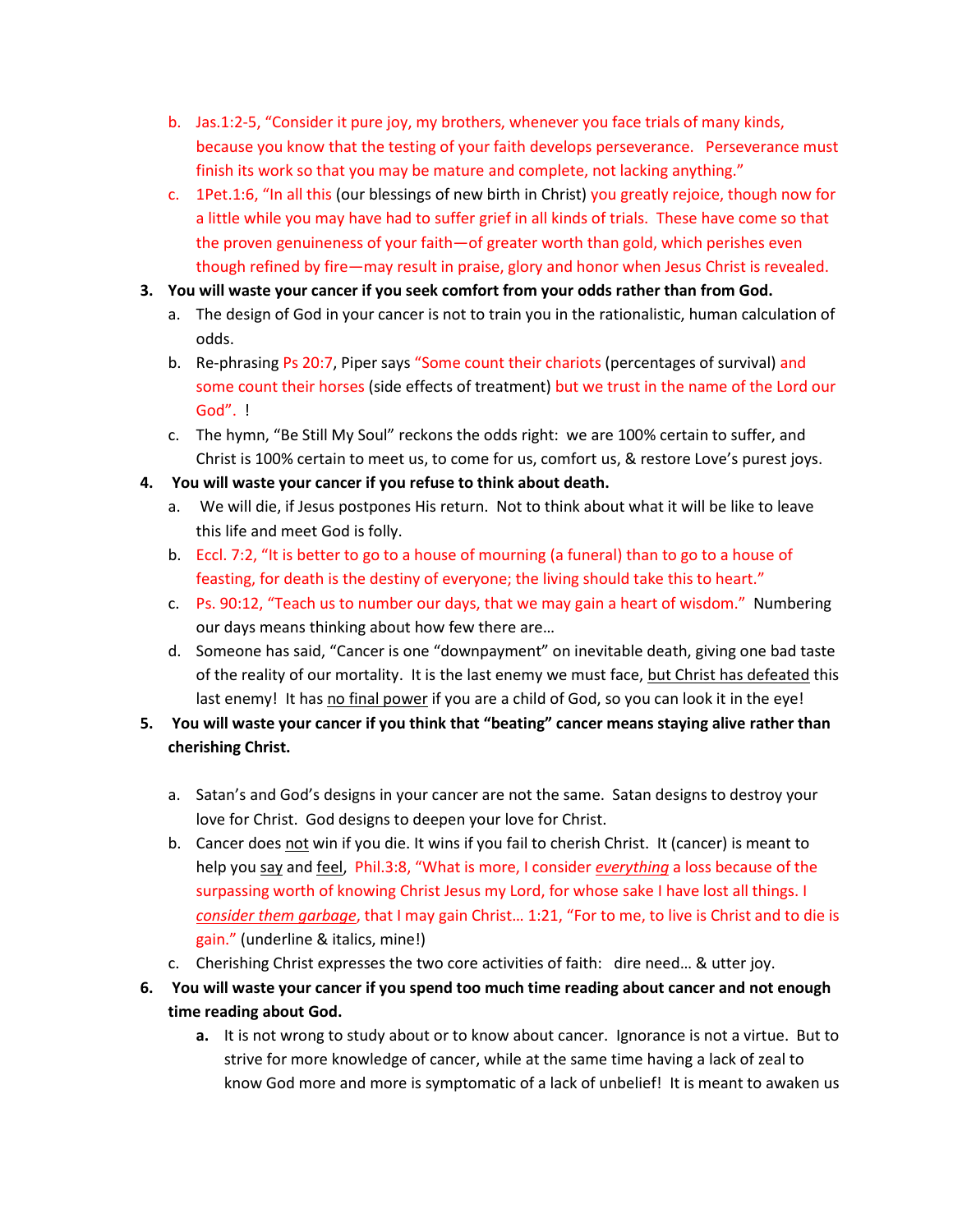to the truth of Dan. 11:32, "The people who know their God shall stand firm and take action."

- b. Other people will often express their care and concern by inquiring about your health. That's good but the conversation easily gets stuck there. So tell them openly about your sickness, seeking their prayers and counsel, but then change the direction of conversation by telling them what your God is doing to faithfully sustain you. Robert Murray McCheyne said wisely said "For every look at your sins (cancer) take ten looks at Christ."
- c. For every hour you spend researching or discussing your cancer… spend 10 hours researching, and discussing and serving your Lord.
- **7. You will waste your cancer if you let it drive you into solitude instead of deepen your relationships with manifest affection.**
	- **a.** When Epaphroditus brought the gifts to Paul (sent by the Philippian church) he became ill and almost died. Paul tells the Philippians, "He has been longing for you all and has been distressed because you heard that he was ill", 2:26,27. What an amazing response! It does not say *they* were distressed that he was ill, but that *he* was distressed because they *heard* he was ill. That is the kind of heart God is aiming to create with cancer; a deeply affectionate, caring heart for people. Don't waste your cancer by retreating into yourself!

## **8. You will waste your cancer if you grieve as those who have no hope.**

- **a.** Related to loved ones dying, Paul wrote, 1 Thess. 4:13, "We do not want you to be uninformed, brothers, about those who are asleep, that you may not grieve as others do who have no hope."
- **b.** There is always grief at death, but it should be different for believers. Our grief should be "permeated with hope."
- **c.** Grief that has no hope often chooses denial or escape or busyness because it can't face reality without becoming distraught.
- **d.** We follow in the image of the One who was "a man of sorrows acquainted with grief". The One Who "for the joy set before him" willingly chose the cross.
- **e.** From John 15-17, "My joy will be in you and your joy will be made full… Your grief will be turned to joy… No one will take your joy away from you… These things I speak in the world, so that they may have my joy made full in themselves."
- **9. You will waste your cancer if you treat sin as casually as before.**
	- **a.** Are your besetting sins as attractive as they were before you had cancer? Cancer is designed to destroy the appetite for sin… pride; greed; lust; unforgiveness; impatience; (certainly the list could go on & on!).
	- **b.** All these things are worse enemies than cancer!
	- **c.** *Let the presence of eternity make the sins of time look as futile as they really are.*
	- **d.** "What does it profit a man if he gains the whole world and loses or forfeits himself.", Lk.9:25.
	- **e.** Will you become more bitter, despairing, addictive, fearful, frenzied…? Will you pretend it's business as usual?